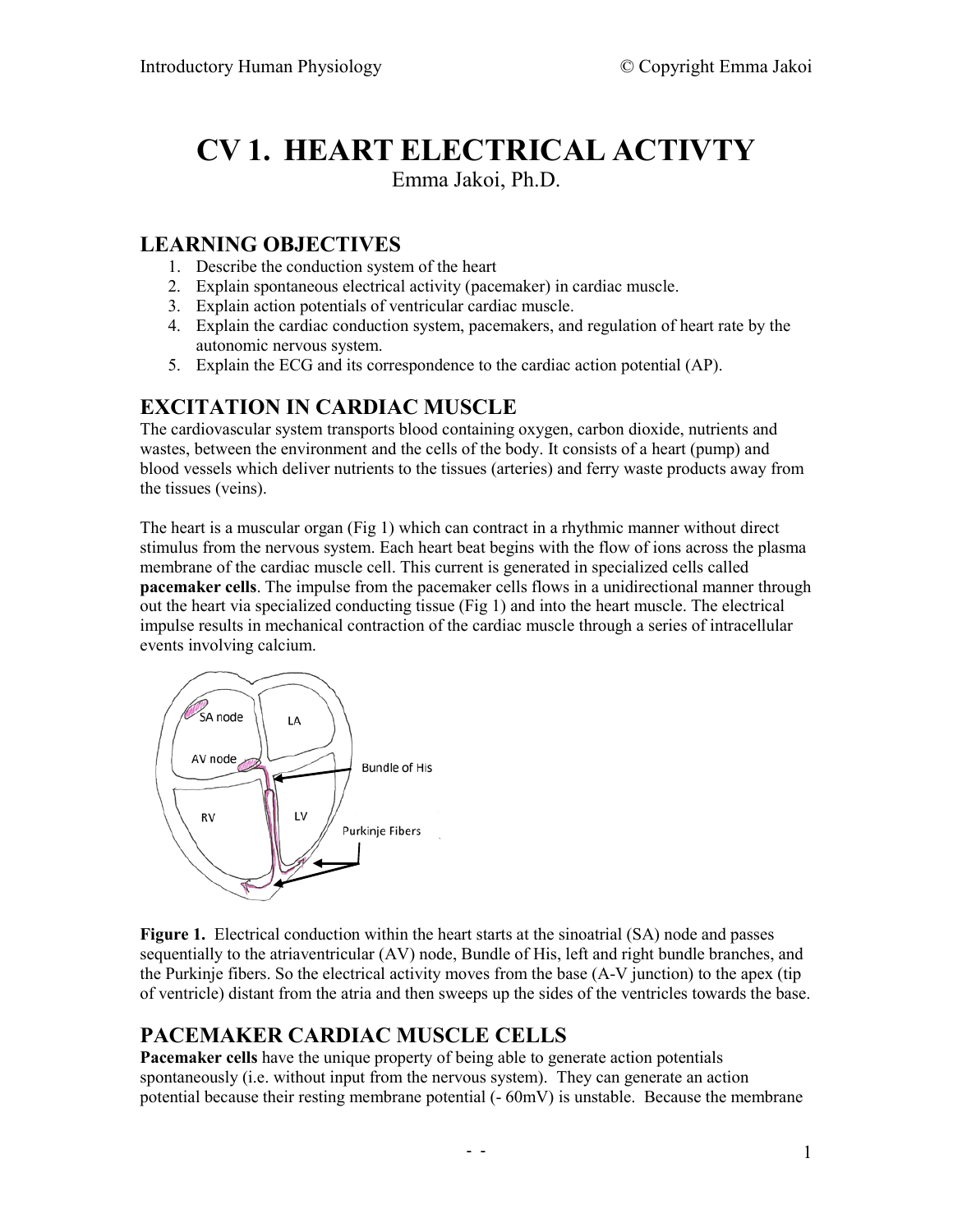potential never "rests" it is called a **pacemaker potential.** This potential exists because the pacemaker cells have unusual channels that are permeable to both  $Na +$  and  $K<sup>+</sup>$ . These channels are called  $I_f$  channels. The "f" is derived from the fact that they were originally called "funny" channels because the  $I_f$  channels are Na+ channels with unusual properties. When the  $I_f$  channels opens, the **influx of Na+ exceeds the efflux of K** + and the **net influx of positive charges slowly depolarizes the cell.** As the membrane potential becomes more positive, the  $I_f$  channels close and the Ca++ (L and T) channels open transiently, which further depolarize the cell. When the threshold potential is reached, a burst of  $Ca++ L$  channels open, more  $Ca++$  rushes in, and a steep phase of depolarization occurs (Fig 2). At the peak of the action potential,  $K^+$  channels open,  $K^+$ rushes out of the cell and the cell repolarizes.



Time (msec)

**Figure 2**. Slow action potential has 3 phases (0, 3 and 4).

The pacemaker cells set the **rate of the heart bea**t. They are anatomically distinct from the contractile cells because they have no organized sarcomeres and therefore do not contribute to the contractile force of the heart. There are several different pacemakers in the heart but the sinoatrial node (SA) is the fastest. In normal hearts, the SA node is the pacemaker. The other conduction tissue (AV node, bundle of His and Purkinje fibers) will take over as pacemakers in disease states according to their speed of depolarization  $(AV > bundle of His > Purkinie fibers)$ .

Heart rate (HR) can be modulated by autonomic nervous stimulation. Increased parasympathetic stimulation of muscarinic receptors on the heart slows the firing of the SA node. Parasympathetic stimulation does so by delaying the closing of  $K<sup>+</sup>$  channels (efflux). The increased  $K<sup>+</sup>$  efflux further hyperpolarizes the cells and slows the opening of the  $I_f$  channels. In contrast, sympathetic stimulation speeds heart rate by shortening the time to threshold. Sympathetic stimulation increases Na influx via the  $I_f$  channels and closes the K channels.

**Myocardial contractile cells** are tightly linked to one another by **intercalated disks**, specialized adhesive junctions, which ensure transmission of force from one myocardial cell to an adjacent cell. The cells also contain **gap junctions** that facilitate transmission of electrical impulses from cell to cell. Myocardial contractile cells have a resting membrane potential of approximately -85 millivolts (mV). Depolarization occurs when the permeability to sodium ( $PNa +$ ) increases, and sodium flows into the cell (Phase 0, Fig 3). As the membrane potential reaches about  $+20$  mV,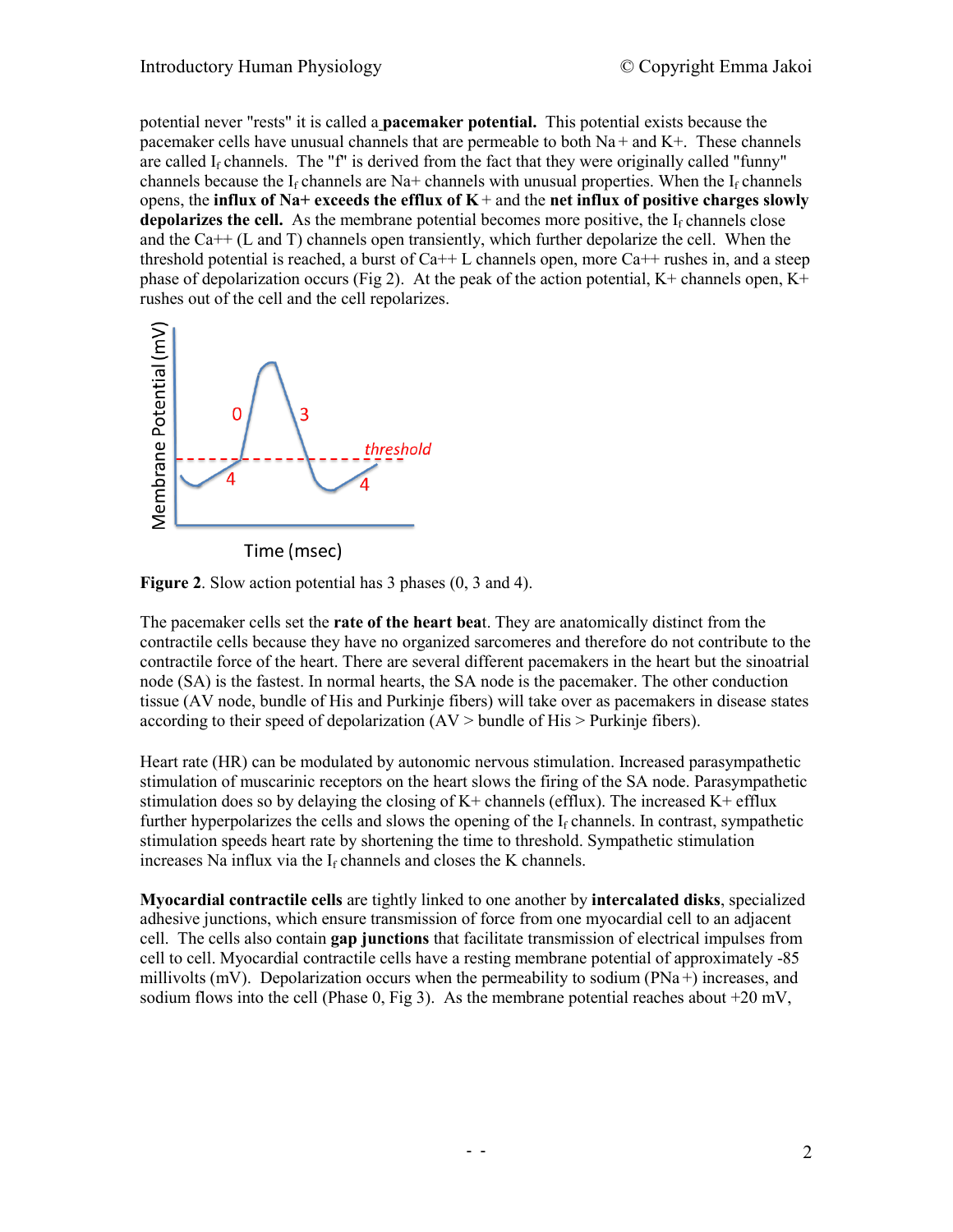

Time (msec)

**Figure 3.** Fast action potential of cardiac contractile cell has four phases 0-4.

the voltage gated sodium channels inactivate. The muscle cell begins to repolarize as K+ leaves the cell through open voltage gated  $K<sup>+</sup>$  channels (Phase 1). At this membrane potential, voltage gated Ca++ channels open causing the action potential to flatten as the  $K^+$  efflux balances the Ca<sup>++</sup> influx. The plateau (Phase 2) ends when Ca<sup>++</sup> channels close and  $K^+$  efflux exceeds Ca<sup>++</sup> influx. In Phase 3, K+ efflux repolarizes the muscle cell. The resting membrane potential is maintained by the activity of the Na-K ATPase (Phase 4).

#### **ELECTROCARDIOGRAM (ECG also known as EKG)**

The electrical activity of the heart can be recorded by the electrocardiogram (ECG). Electrodes placed on the surface of the body can measure electrical activity of the heart because the fluid of the body is a good conductor.

An ECG recording is the sum of all of the electrical potentials generated by all the cells of the heart at any instance in time. Each deflection (wave) of the ECG represents either depolarization or repolarization of the specific parts of the heart. Because depolarization occurs before mechanical contraction, the waves of depolarization can be associated with contraction and relaxation of the atria and the ventricles.

A typical ECG recording and the waves are shown below (Fig 4). The **P wave** corresponds to depolarization of the atria. The **QRS complex** corresponds to depolarization of the ventricles. The **T wave** corresponds to repolarization of the ventricle. Why is repolarization of the atria not seen?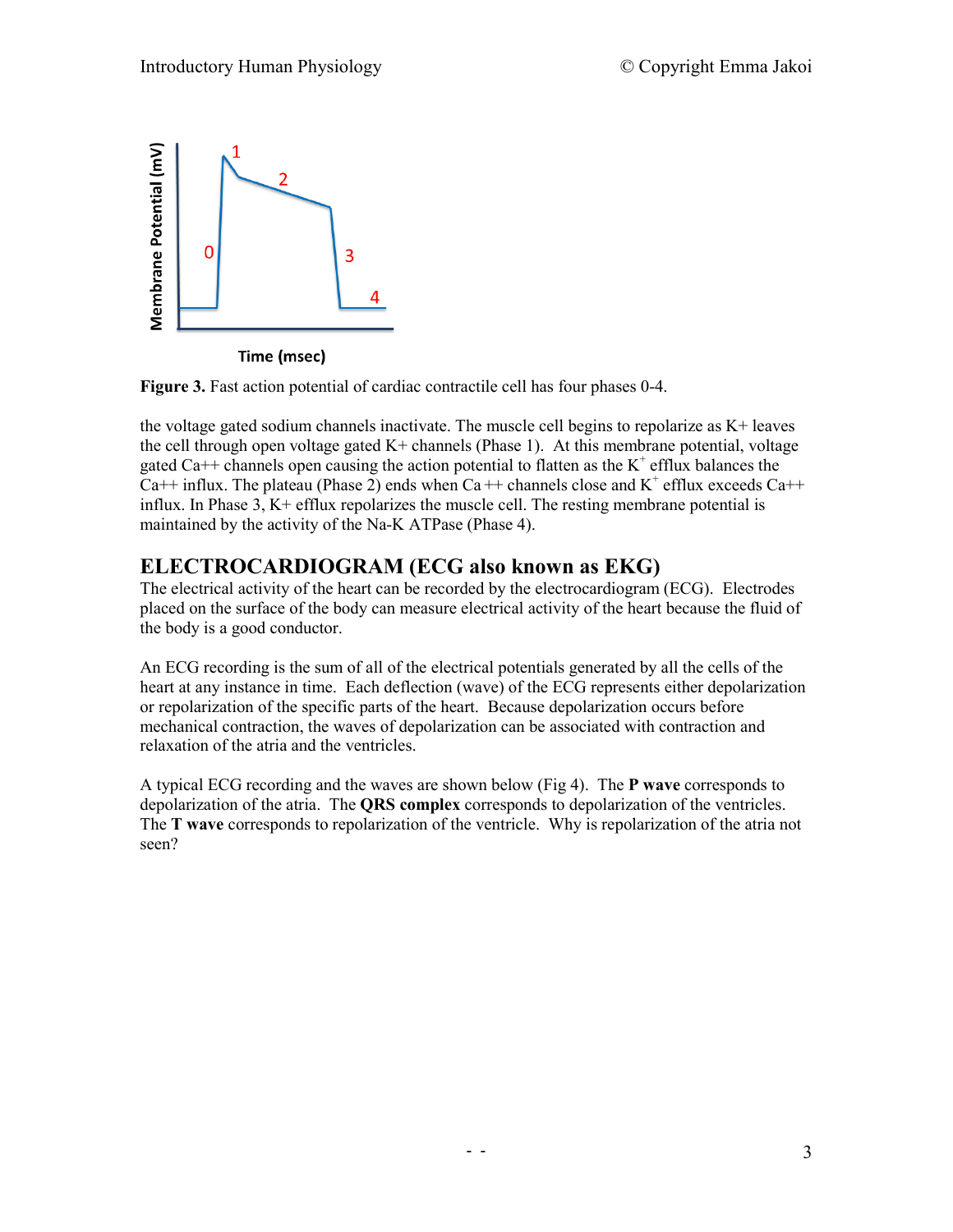

**Figure 4.** ECG corresponds to the contractile myocyte action potential. Phases 0 and 1 are the QRS complex. Phase 2 is the ST segment. Phase 3 is the T wave. [http://en.wikipedia.org/wiki/User:Agateller].

# **ELECTRICAL ACTIVITY PRECEEDS CONTRACTION**

In the heart, electrical activity (depolarization and repolarization) proceeds in a sequential manner. The initiation for a heart beat arises in the pacemaker cells of the sinoatrial (SA) node located in the right atria. From the SA node, the wave of depolarization moves through both atria (P wave), resulting in **atrial contraction**. The impulse then passes through the intranodal pathways connecting the SA node with the atrioventricular node (AV node). At the AV node the impulse slows allowing the atria to contract before the ventricles depolarize. The impulse then passes from the AV node through specialized conducing tissue known as the Bundle of His. The Bundle of His branches (left and right) within the septum that separates the ventricles and then into the Purkinje fiber system, which carry the impulse through the ventricular walls (QRS complex). This specialized conduction system ensures that the ventricles contract in a synchronized fashion and results in a contraction that begins at the apex (tip) of the heart. This is important because blood is ejected through the valves (pulmonic and aorta) that are located at the base of the heart (at the A-V junction).

**Heart rate and rhythm** can be obtained from the ECG. **Heart rate** is calculated from peak to peak of the QRS complex (i.e., from R wave to R wave). A normal resting heart rate is 60-100 beats per minute. Rates faster than this are called **tachycardia**; slower rates are **bradycardia**.

A normal heart **rhythm** occurs at regular intervals and includes a P wave, QRS complex, and T wave. An irregular rhythm is called an **arrhythmia**. Arrhythmias can occur if there is an extra beat, a missed beat, or a condition known as **fibrillation**, when the atria or ventricles are contracting in an uncoordinated fashion.

Problems within the electrical conductance system can change the ECG. For example:

1. No P waves are evident, if the SA node fails to fire.

2. P waves occur independently of the QRS complex, if there is a complete block of conductance through the AV node. In this condition, ventricular depolarization is driven by pacemakers within the ventricle (either the Bundle of His or the Purkinje fibers).